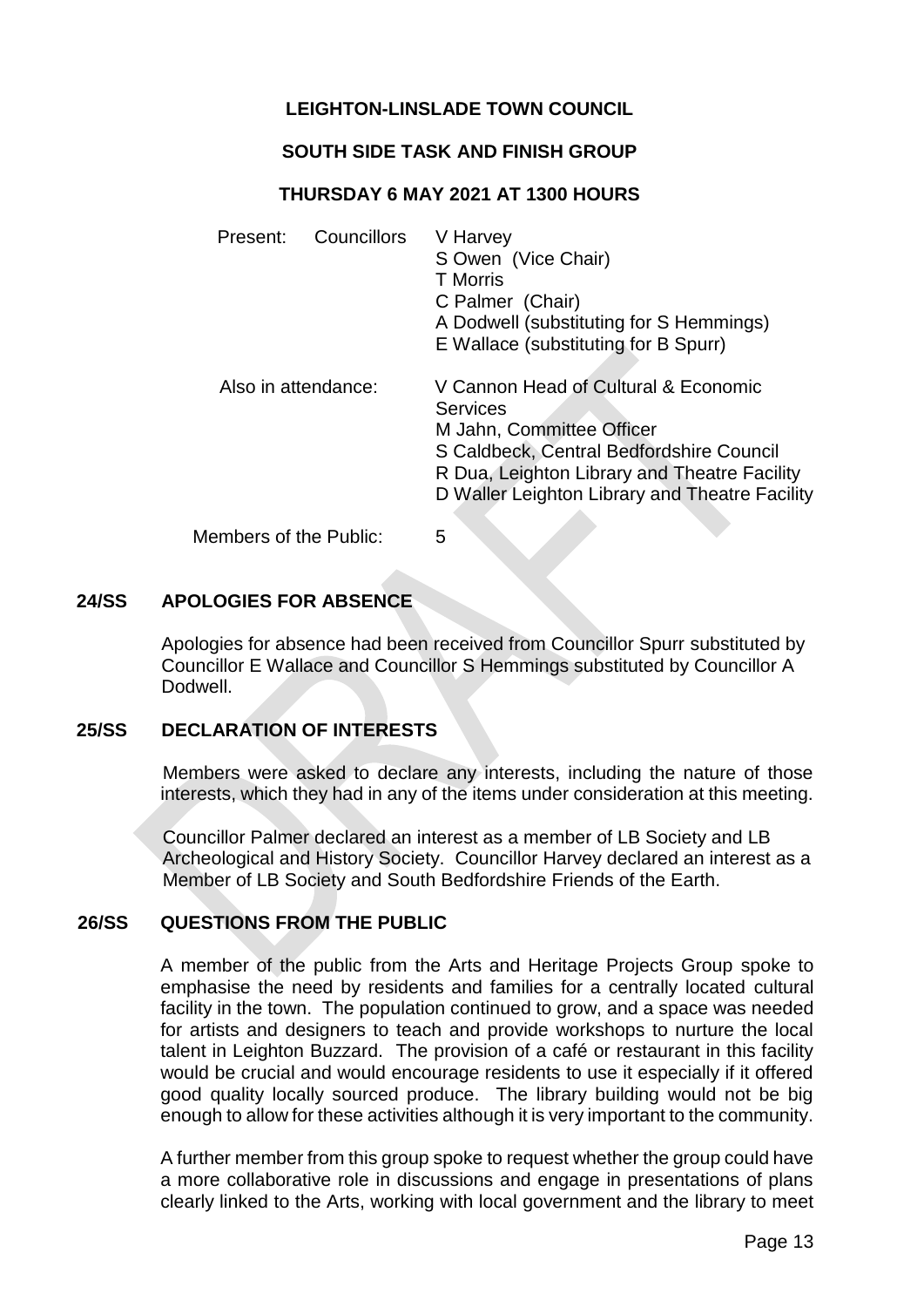the needs of the community. Sam Caldbeck, Central Bedfordshire Council, confirmed he had met with the Arts and Heritage Projects Group and agreed all parties were working towards the same aim of wanting the best for the town and community.

 $\overline{a}$ 

One of the landowners spoke to give his support to the development of the land and a social hub facility within walking distance of the High Street to encourage people into the town.

It was agreed that all comments would be fed back to Central Bedfordshire Council for their information and consideration.

### **27/SS MINUTES OF THE PREVIOUS MEETING**

(a) The group received the draft minutes of the South Side Task & Finish Group held on the 22 March 2021.

Minute ref 20/SS Update On Options Analysis – Southside Development – it was confirmed the Options Analysis was in the final stages of completion and once this was received the options would be discussed internally with Central Bedfordshire Officers and then reported back to this group.

Sam Caldbeck wanted to inform members that in the current market conditions a fully viable scheme would not be likely. It would be unlikely a community facility would provide sufficient revenue to cover costs and external funding would have to be secured. The Options Analysis was the first stepping stone and would provide what potential projects could be viable and following this there would need to be talks with landowners and a consultation which in current financial circumstances could take a few years to come to fruition.

A question was raised regarding whether CBC would be likely to sell the land or build and rent out the building. It was confirmed this was not known at present and would depend on circumstances at the time.

A futher question was asked whether the Fire Station site would be included in the development area. It was confirmed the Fire Station site was not included in the Options Analysis brief and it would be difficult to relocate as costs would be very high.

Minute ref 23/SS Documentation for Land South of the High Street – a request was made for a title to be given for the document referred to which would assist readers in the future to identify the document.

### **RESOLVED that the minutes of the meeting of the South Side Task & Finish Group held on 22 March 2021 be approved as a correct record and would be signed at a later date when safe to do so.**

(b) No updates were made as they would be covered in the remainder of the agenda.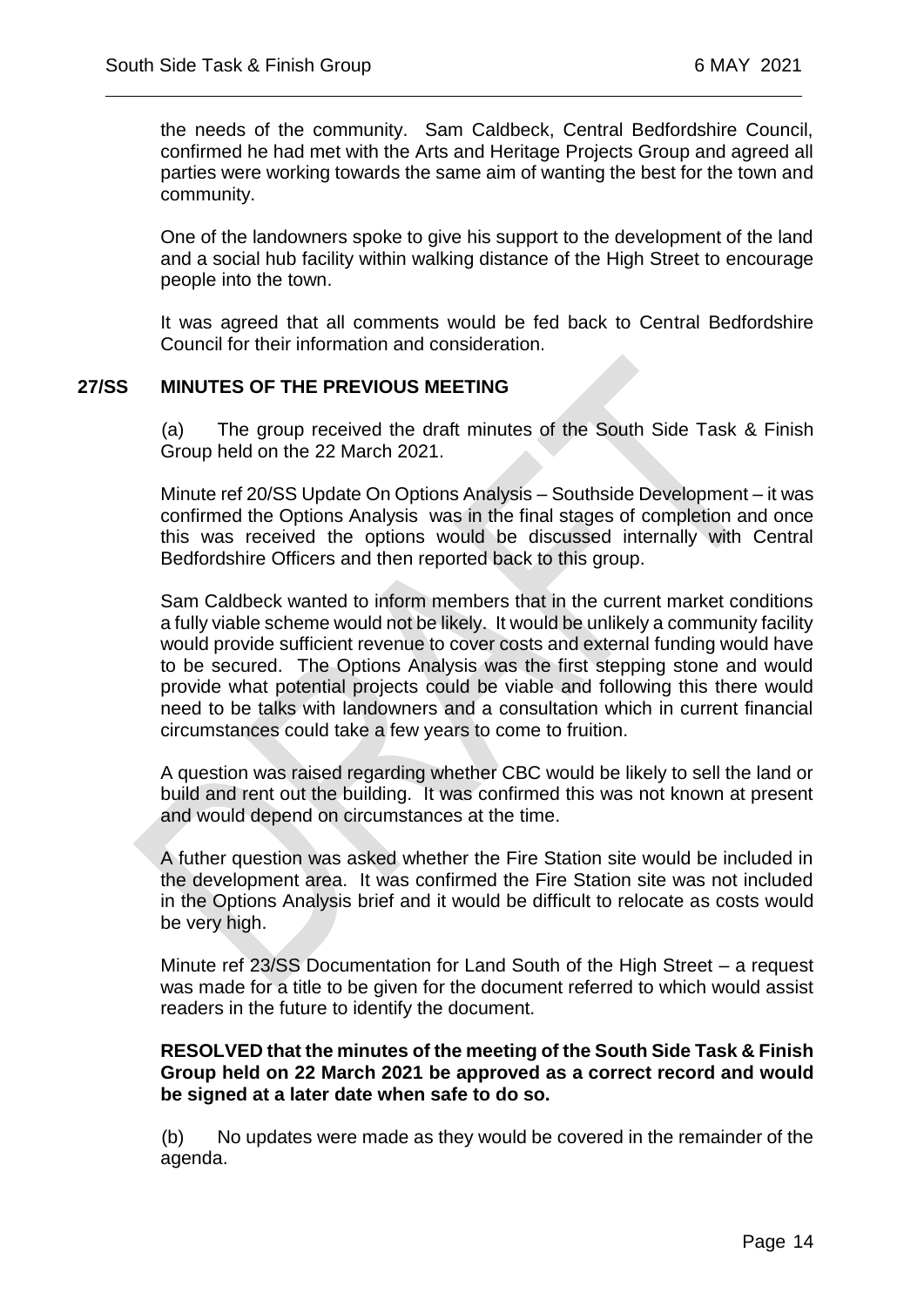## **28/SS VENUE EXAMPLES**

Members welcomed Rechelle Dua and Daniel Weller from the Leighton Library and Theatre Facility and thanked them for attending the meeting.

 $\overline{a}$ 

It was confirmed the vision of the Library and Theatre Facility was to ensure a vibrant cultural offer in Leighton-Linslade and across all of Central Bedfordshire. They had no issues with a proposed facility on Land South of the High Street and would be happy to be part of discussions and not just be informed of the end result.

A concern was raised regarding the suitability of the Library Buidling and whether it could offer space and had the availablity to accommodate more groups. Rechelle Dua confirmed building works had been completed in the last 12 months and most parts of the building were hired out with some regular bookings. Particular nights and times were not fully used and the pricing was being reviewed with the aim to develop and cover wider community needs. They were willing to see what would be needed and would be willing to talk to groups about their needs especially music groups if the acoustics were proving unsuitable.

A request was made for Rechelle Dua to send an email with the availability of the different parts of the building to clarify the usage and revenue costs. It was confirmed the Theatre was usually within profit.

#### **RESOLVED to note the information**.

## **29/SS FORMULATION OF COMMUNITY NEEDS FOR LSHS**

(a) The Task and Finish Group received a discussion paper to consider a process for a proposed consultation for the facility on LSHS.

Councillor Owen was thanked for compiling this report but until the Options Analysis conclusions had been received this could not be taken forward. It would be needed to know what would be achievable, what size community space would be needed and where the funding would come from to determine what could be built.

Members all agreed this would be a fantastic plan but advised not to go into too much detail as no sound options or solutions had been provided yet. Capital and revenue would pose the biggest problem and in the present climate it would probably be 4 to 5 years before this could commence.

The document should be a 'travelling draft' which would set out what types of facilites could be provided and how the development could proceed. All members could have access to include ideas on the document. A phased development would be the most likely approach when the project was finally agreed. A request was made to share the document with the Partnership Committee at their next meeting with the results of the Options Analysis report.